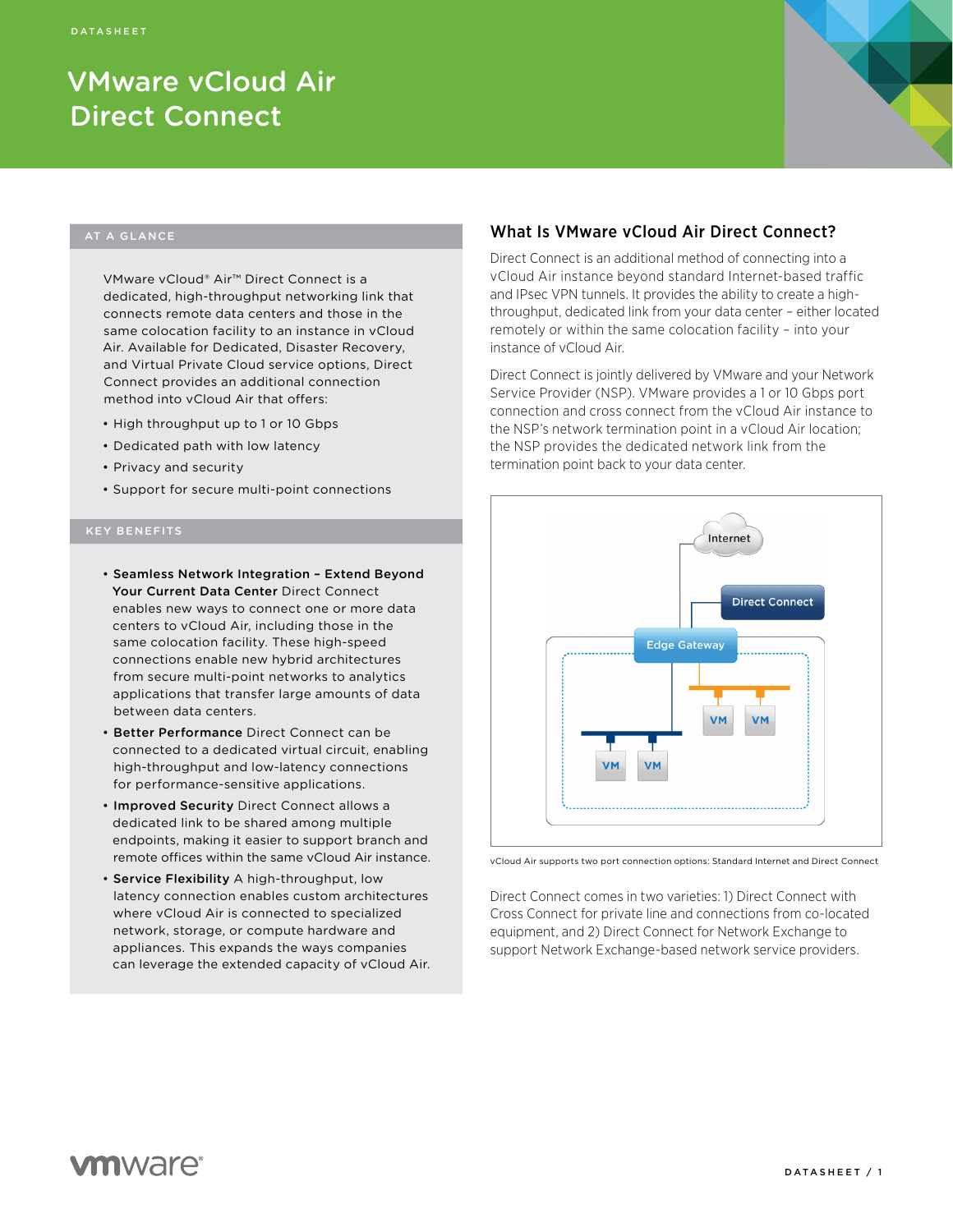# What Does Direct Connect Enable?

#### High-Throughput Connection for Distributed Hybrid Applications

Dedicated Cloud instances can support up to 1 or 10 Gbps port connections, while Disaster Recovery and Virtual Private Cloud instances can support up to 1 Gbps. These high-throughput connections allow you to transfer large amounts of data to and from servers in different locations of vCloud Air. This is critical for distributed hybrid applications where servers in different locations share information. A common example of this is a 3-tier application where the database tier sits in one location (e.g,. on-premises) and the application or web tiers sit in another location (e.g., vCloud Air). Having a higher bandwidth connection can make these distributed applications operate just as smoothly as if they were in the same data center.

#### Direct Path for Performance-Sensitive Workloads

Standard Internet-based traffic is connectionless – packets are routed from one switch to another until they arrive at the destination. That means packets of the same file can take different routes to the destination, introducing variable latency and the need to reorder the packets at the destination. Direct Connect supports the use of connection-oriented virtual circuits, which means that latency is fixed and packets arrive in the correct order. This improves performance and consistency for latency-sensitive applications such as voice, video, and Desktop-as-a-Service.

#### Secure Multi-Point Connections

Setting up an IPsec VPN connection between your data center and vCloud Air provides a more secure, encrypted tunnel for passing data. However, it is limited to a point-to-point connection. That means connecting to a second data center or remote/ branch office requires yet another VPN connection. With Direct Connect, you can create a dedicated link between multiple endpoints and vCloud Air – all with reserved bandwidth. This makes it easier to support distributed development teams and remote/branch offices.

#### Service Flexibility

A high-throughput, low-latency connection enables custom architectures where vCloud Air is connected to specialized network, storage, or compute hardware and appliances. This provides more ways for companies to leverage the extended capacity of vCloud Air. Some examples include connecting to existing IDS/IPS appliances, custom encrypted storage solutions, or special GPUs for imaging applications.

# Where is Direct Connect available?

Direct Connect is offered in vCloud Air locations around the world. Below is a list of available locations and network termination addresses.

| <b>VCLOUD AIR</b><br><b>LOCATION</b> | NETWORK TERMINATION ADDRESS                                                                              |
|--------------------------------------|----------------------------------------------------------------------------------------------------------|
| US Northern<br>California            | VMware / Savvis (SC5)<br>2403 Walsh Ave<br>Santa Clara, CA 95051, USA                                    |
| <b>US Nevada</b>                     | VMware / SwitchNap<br>7135 S Decatur Blvd<br>Las Vegas, NV 89118, USA                                    |
| US New Jersey                        | VMware / Savvis (NJ1)<br>34 Exchange PI, Suite 802<br>Jersey City, NJ 07311, USA                         |
| US Texas                             | VMware / Digital Realty Trust<br>850 Fast Collins Blvd<br>Richardson, TX 75081, USA                      |
| US Virginia                          | VMware / Savvis (DC4)<br>21110 Ridgetop Circle<br>Sterling, VA 20166, USA                                |
| Europe Germany                       | VMware / Equinix (FR2)<br>Friesstrasse 26<br>Frankfurt, Germany 60388                                    |
| Europe UK                            | VMware / Equinix (LD5)<br>8 Buckingham Ave<br>Slough Trading Estate<br>Slough, Berkshire SL14AX, England |
| Japan West                           | VMware / SoftBank Telecom<br>Yahatahigashi-Ku<br>Kitakyushu-Shi, Fukuoka, Japan                          |
| Australia South                      | VMware / Telstra<br>1822 Dandenong Rd.<br>Clayton, VIC 3168, Australia                                   |

Support for network exchange connections is currently available in conjunction with key NSP partners in US Texas, Japan West, and Europe UK locations, with more locations to come.